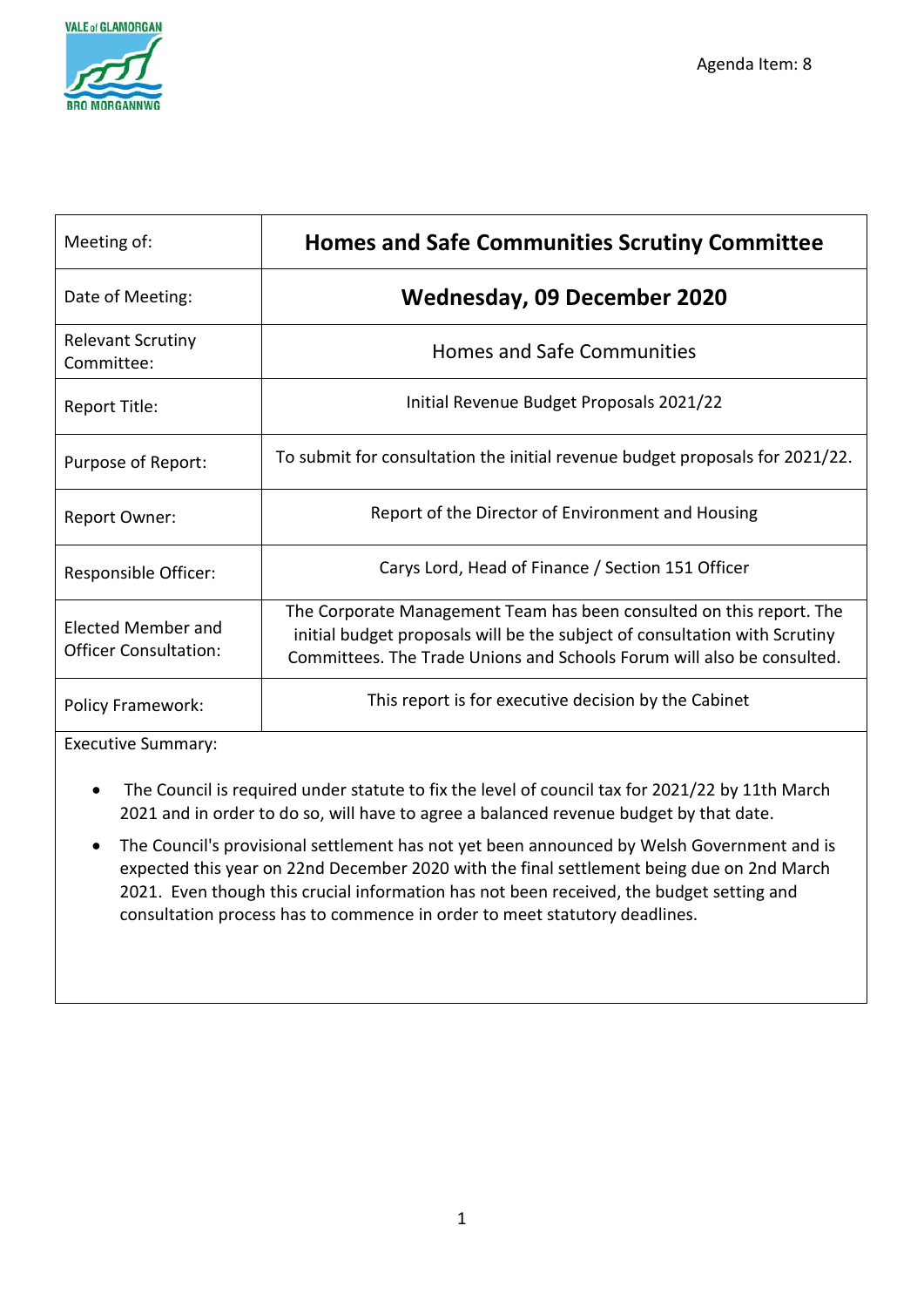## **Recommendations**

It is recommended that:

**1.** The Initial Revenue Budget Proposals for 2021/22 be considered and any recommendations, including those related to cost pressures and savings, be passed to Corporate Performance and Resources Scrutiny Committee as the lead Scrutiny Committee.

#### **Reasons for Recommendations**

**1.** In order that Cabinet can consider the comments of Scrutiny Committees and other consultees before making a final proposal on the budget.

### **1. Background**

- **1.1** The Council's budget is determined largely by the settlement provided by the Welsh Government (WG). The Council's provisional settlement has not yet been announced by WG. In previous years, the provisional settlement was received during October with the final settlement being received in December. The provisional settlement is expected this year on 22nd December 2020 with the final settlement due to be received on 2nd March 2021.
- **1.2** The Council is required under statute to fix the level of council tax for 2021/22 by 11th March 2021 and in order to do so, will have to agree a balanced revenue budget by the same date. To be in a position to meet the statutory deadlines and the requirements for consultation set out in the Council's Constitution, much of the work on quantifying the resource requirements of individual services needs to be carried out before the settlement is notified to the Council.
- **1.3** The Council normally produces the Medium Term Financial Plan during September/October. However, it was considered beneficial to review the timing of the production of the Plan and to include it as part of the Initial Budget Proposals report, as it sets the context for the budget setting process and links the Council's strategic planning process with the budget process ensuring consistency between them.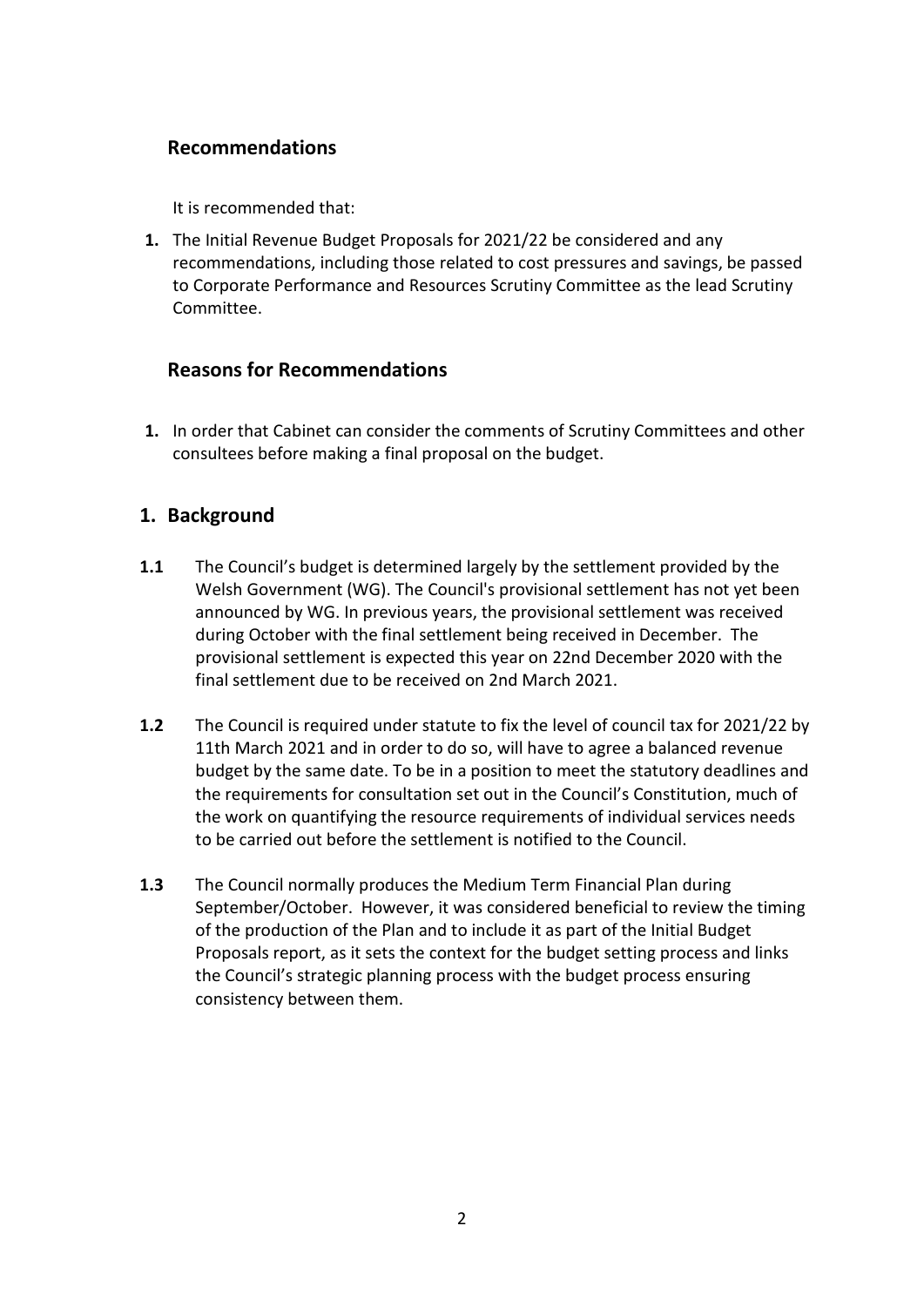## **2. Key Issues for Consideration**

#### **Medium Term Financial Plan**

- **2.1** There are a number of factors both internal and external that impact on the Council's financial position going forward. This year the country has found itself in an unprecedented position as a result of the COVID-19 pandemic. This has meant additional challenges for the Council both operationally and financially as a result of incurring additional expenditure but also from a loss of income. The lockdown in the early part of the financial year and a firebreak lockdown in place for 2 weeks during October/November 2020 has led to the Council having to refocus its priorities to provide services in a different way, moving a large number of staff to home working and also to providing some additional services and temporarily ceasing others. There is huge uncertainty as to how the picture will develop over the coming months and therefore it is even more difficult than usual to provide predications for the coming year and beyond. Funding has been received from WG to help support not only the additional expenditure incurred due to the pandemic but also the loss of income.
- **2.2** Due to the considerable uncertainty and the financial pressures on government, the Plan has been based on three different scenarios with regards to funding from Welsh Government for the coming three financial years - a cash neutral settlement, a 1% reduction each year and a 1% increase each year. It may be the case that grant funding is provided going forward targeting specific service areas or initiatives.
- **2.3** As part of the development of the Plan departments were asked to identify cost pressures facing services in order to build up a complete and up to date picture of the financial position of the Council. An updated list relating to this Committee is shown in Appendix 1. These are not shown in any order of priority.
- **2.4** There are currently no savings targets identified for this Committee for 2021/22.
- **2.5** For the purposes of the Plan, options for the level of council tax have been highlighted. With the current level of cost pressures facing the Council and without a corresponding increase in funding from the Welsh Government, it is predicted that in order to balance the budget an increase in council tax of at least a similar level to 2020/21 will be required.
- **2.6** The scenarios that have been modelled relating to Council Tax are a 4.9% increase each year, which is the same level as in 2020/21 and increasing the level to the welsh average which would be 8.4% in 2021/22 and an increase thereafter of 4.6% to maintain the average, assuming the same increase as the welsh average for 2020/21.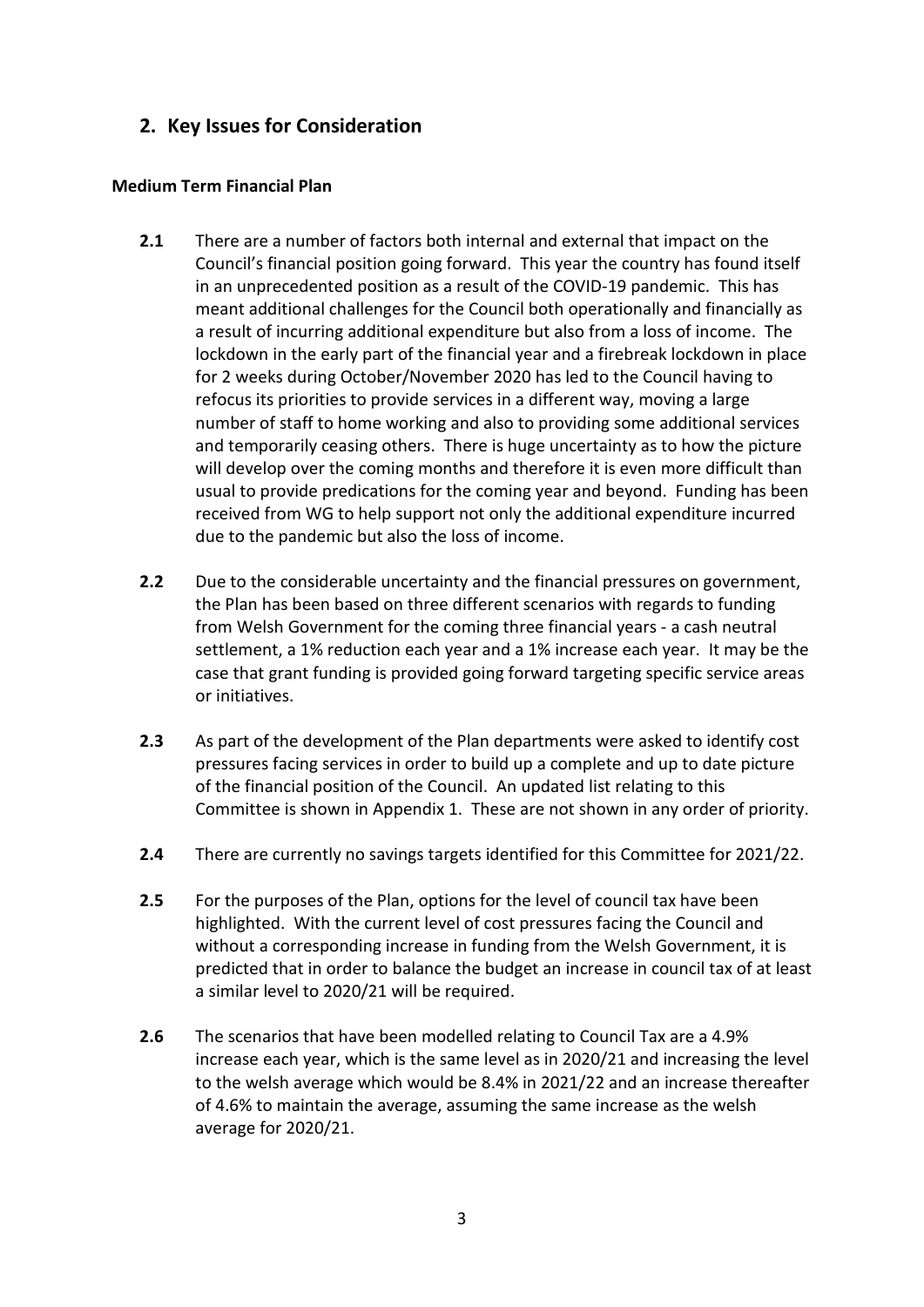| <b>Shortfall in Funding</b>                                                        | 2021/22<br>£000 | 2022/23<br>£000 | 2023/24<br>£000 | <b>3 Year Total</b><br>£000 |
|------------------------------------------------------------------------------------|-----------------|-----------------|-----------------|-----------------------------|
| <b>Cash Neutral Settlement</b>                                                     |                 |                 |                 |                             |
| <b>Notional Council Tax Increase</b><br>4.9%                                       | 11,203          | 6,200           | 4,252           | 21,655                      |
| Notional Council Tax Increase to<br>Welsh Average (8.4% 21/22 &<br>4.6% thereafter | 8,423           | 6,305           | 4,373           | 19,101                      |
|                                                                                    |                 |                 |                 |                             |
| <b>1% Reduction in Settlement</b>                                                  |                 |                 |                 |                             |
| <b>Notional Council Tax Increase</b><br>4.9%                                       | 12,813          | 7,794           | 5,830           | 26,437                      |
| Notional Council Tax Increase to<br>Welsh Average (8.4% 21/22 &<br>4.6% thereafter | 10,033          | 7,899           | 5,951           | 23,883                      |
|                                                                                    |                 |                 |                 |                             |
| 1% Increase in Settlement                                                          |                 |                 |                 |                             |
| Notional Council Tax Increase of<br>4.9%                                           | 9,593           | 4,574           | 2,609           | 16,776                      |
| Notional Council Tax Increase to<br>Welsh Average (8.4% 21/22 &<br>4.6% thereafter | 6,813           | 4,679           | 2,730           | 14,222                      |

**2.7** The following table shows the shortfall in funding for each of these scenarios.

- **2.8** A 1% increase in Council Tax at the 2020/21 Council Tax base equates to £794k. The level of increase in Council Tax will need to be carefully considered in parallel with the other options available to the Council in order to reduce the funding gap and to consider the impact on the residents of the Vale. As the number of households in the Vale of Glamorgan has increased from the previous year there may also be additional funding from the change in the Council Tax base.
- **2.9** In the Plan, consideration has also been given to changes in the Council Tax Collection rate due to the reduction as a result of the COVID-19 pandemic. If this rate was to reduce by 1% the impact in 2021/22 would be a potential shortfall ranging from £7.696m with a 1% increase in WG settlement and a Council Tax increase at the Welsh average to £13.667m with a 1% reduction in WG settlement and a 4.9% Council Tax increase across the period.

#### **2021/22 Initial Budget Proposals**

**2.10** Cabinet approved the Budget Strategy for 2021/22 on the 27th July 2020, min no.C309 which outlined the timetable, methodology and the principles to be used in producing the base budget for 2021/22.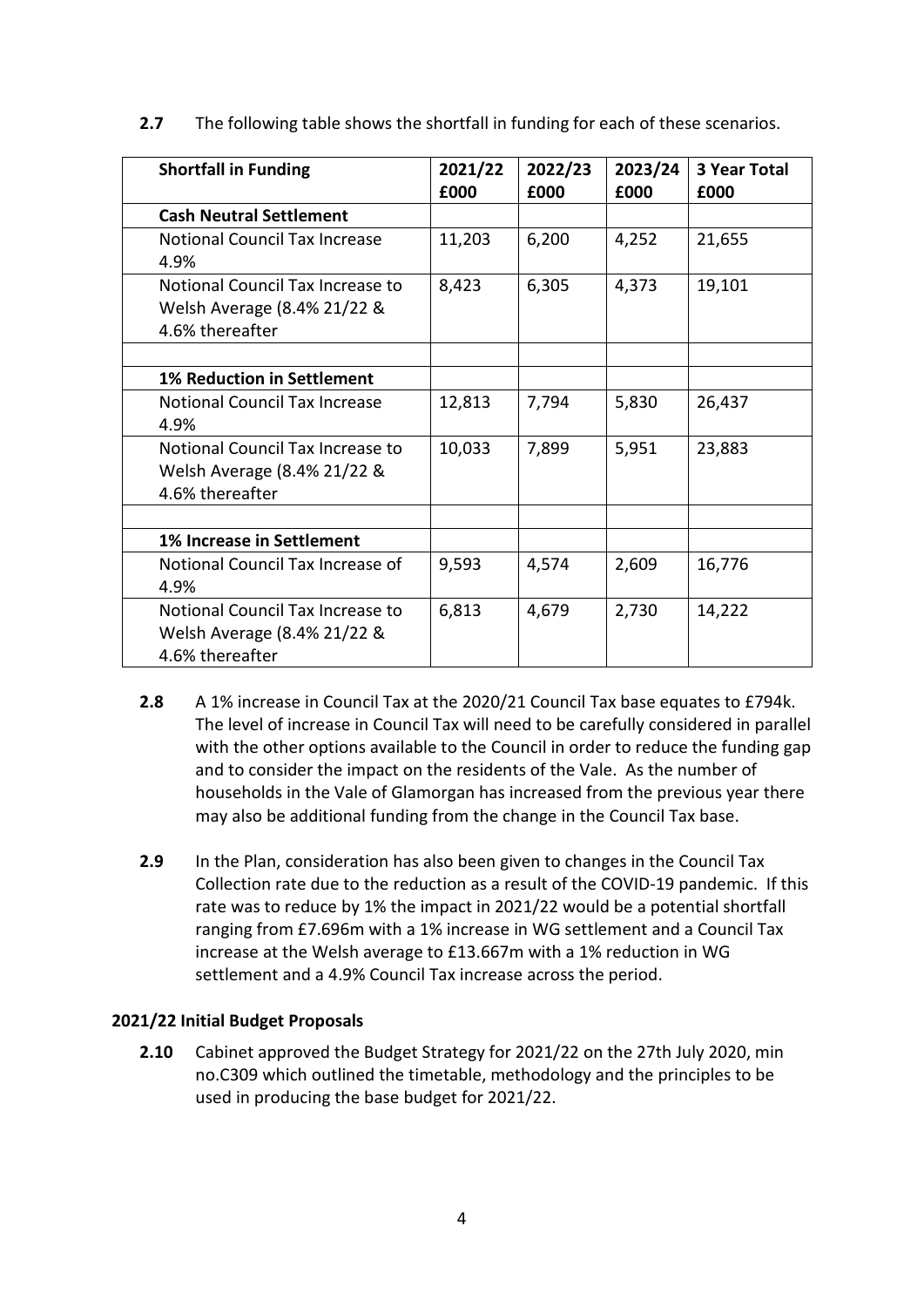- **2.11** Given the timescales set out in the Budget Strategy this means a significant amount of the preparation for the budget will need to be completed prior to receiving the provisional settlement.
- **2.12** The late timescale for receiving the settlement also delays the notifications that the Council receives regarding continuation of grant funding. In line with the Budget Strategy, the withdrawal or reduction in grant funding should not give rise to committed growth within the budget. The service area should give consideration to the exit strategy that has been put in place in respect of the funding stream.
- **2.13** A summary of the overall base budget for 2021/22 for this Committee is attached at Appendix 2. This has been derived by adjusting the 2020/21 budget for items such as pay inflation and committed growth but does not include identified cost pressures or savings. These are shown as a note to the table. Adjustments shown include the following.
	- o Asset Rents, International Accounting Standard (IAS) 19 Relates to accounting items outside the control of services. They reflect charges to services for the use of capital assets and adjustments in respect of pensions to comply with accounting standards.
	- o Recharges/Transfers Relates to changes in inter-service and inter Directorate recharges
	- o Pay Inflation This makes provision for pay awards in 2021/22.
- **2.14** In view of the deficit highlighted in the Medium Term Financial Plan, further work needs to be undertaken by the Budget Working Group (BWG) in order to achieve a balanced budget for the final budget proposals for 2021/22. This will include the following
	- o Consideration of the results of the consultation process;
	- o A review of the use of reserves to fund the deficit in the short term;
	- o A review of the level of individual reserves and potential reclassification;
	- o A review of the increase in council tax;
	- o A review of all cost pressures;
	- o Possible changes to the approved saving targets; and
	- o Consideration of the inflation assumptions

#### **Next Steps**

**2.15** The next stage is for the outline of the financial position for 2021/22 to be submitted to Scrutiny Committees for consultation. Committees are asked to review the level of cost pressures with a view to suggesting ways in which these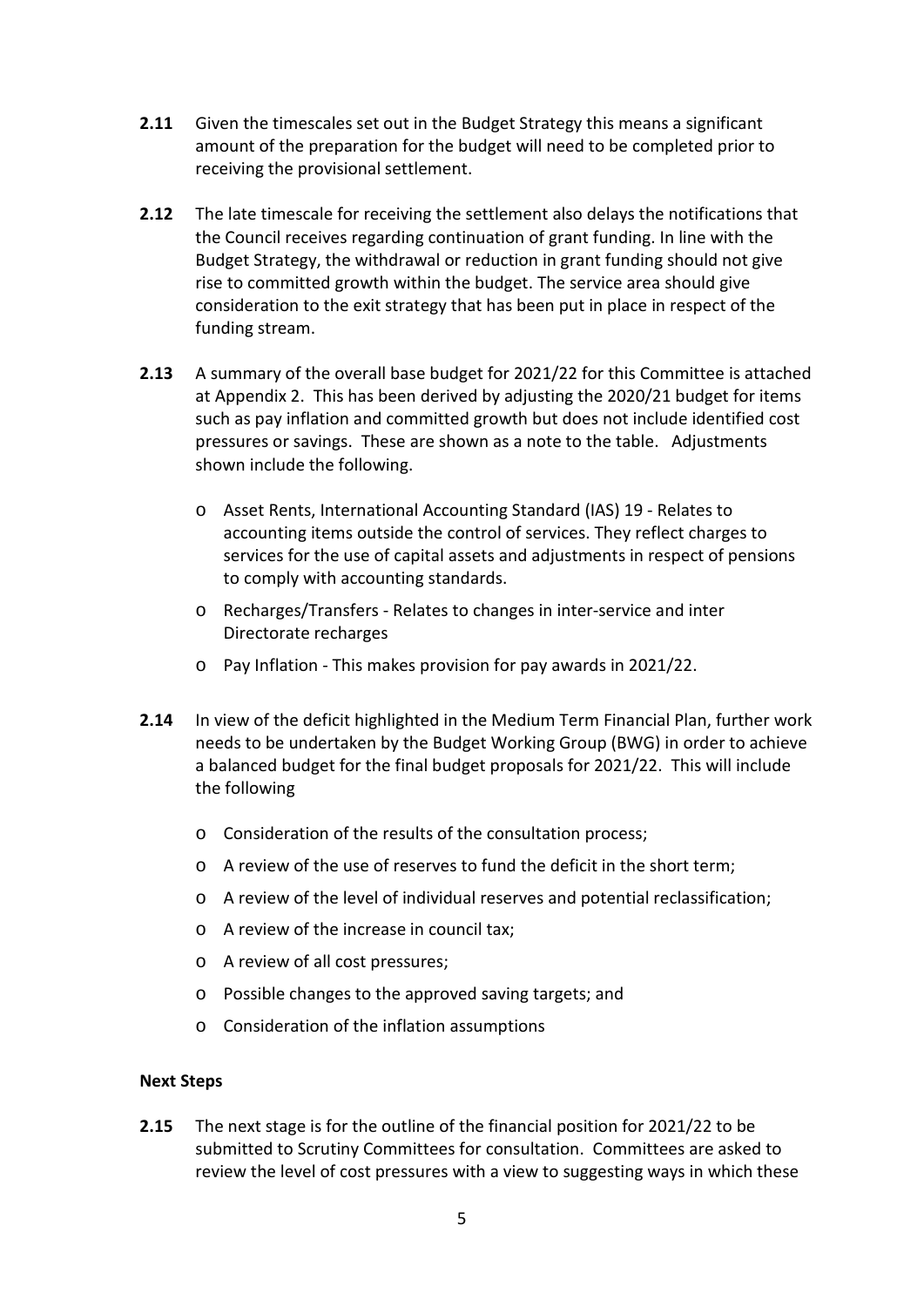could be managed downwards and/or mitigated and to consider proposals for savings. Corporate Performance and Resources Scrutiny Committee is the lead Scrutiny Committee and will consider both the Initial Revenue Budget Proposals and any recommendations that other Scrutiny Committees have made. The responses of Scrutiny Committee must be made no later than the 16th December 2020.

**2.16** The BWG w[i](#page-7-0)ll hold a series of meetings in November and December 2020<sup>i</sup> with the relevant Cabinet Members and officers to consider the budget proposals and they will submit their recommendations so that the Cabinet may make its final budget proposal. Before making its recommendation, the BWG will consider the comments made by Scrutiny, together with the results of consultation. Currently, the approved timetable requires Cabinet to approve the final budget proposals by no later than 8th February 2021 and that Cabinet's final budget proposals will be considered by Council at a meeting to be held 1st March 2021 to enable the Council Tax to be set by 11th March 2021. Due to the late announcement of the final settlement it is proposed that the approved timetable is reviewed to ensure decisions regarding the budgets for 2021/2022 can be fully informed by the funding levels available.

# **3. How do proposals evidence the Five Ways of Working and contribute to our Well-being Objectives?**

- **3.1** The BWG will ensure that budget proposals consider the requirements of the Well-being of Future Generations Act and the Council's 4 well-being outcomes as detailed in the Corporate Plan.
- **3.2** The Budget Working Group will also ensure that the budget proposals reflect the 5 ways of working which are;

o Looking to the long term - The budget proposals are a means of planning for the future and take a strategic approach to ensure services are sustainable and that future need and demand for services is understood.

o Taking an integrated approach - The budget proposals highlight and encourages ways of working with partners.

o Involving the population in decisions – As part of the budget proposal process there has been engagement with residents, customers and partners.

o Working in a collaborative way – The budget proposals recognises that more can be achieved and better services can be provided by collaboration and it encourages this as a way of working in the future.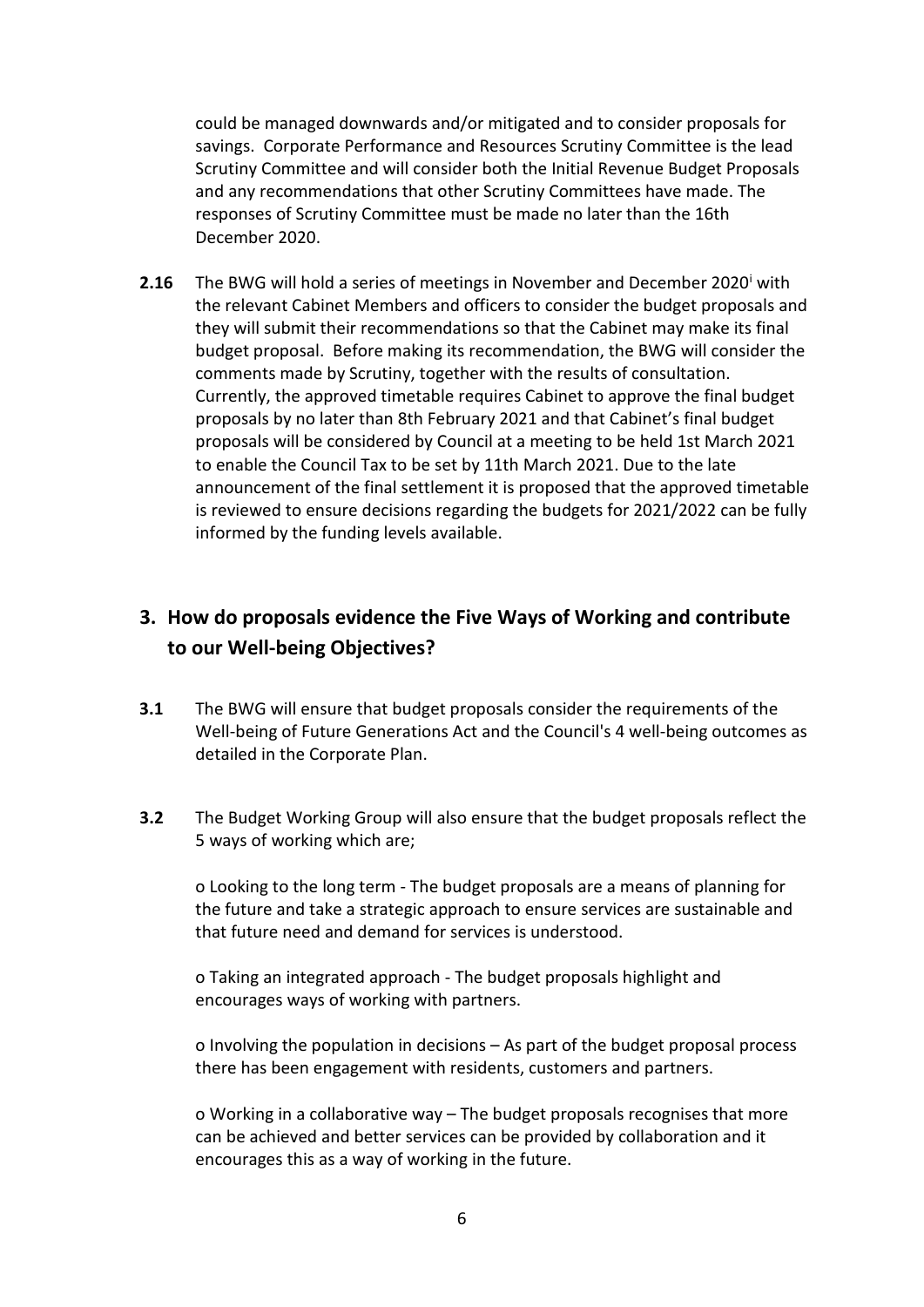o Understanding the root cause of issues and preventing them – The budget process is proactive and allows an understanding of the financial position so that issues can be tackled at the source.

#### **4. Resources and Legal Considerations**

#### **Financial**

- **4.1** Reserves are a way of setting aside funds from budgets in order to provide security against future levels of expenditure and to manage the burden across financial years. Funds no longer required may be transferred to the Council Fund and then set aside for other purposes or used to reduce council tax.
- **4.2** Appendix 3 sets out the actual reserves as at 31st March 2020 for this Committee and shows the estimated reserves balance for each year up to 31st March 2024.

#### **Employment**

**4.3** Not all the savings required to meet the shortfall in funding will result in a reduction in staffing. Although the impact on individuals is likely to be mitigated as a result of natural wastage and the deletion of vacant posts, it is, nevertheless, expected that there will be a number of redundancies. The trade unions will be consulted on the details of any possible redundancies once known. Staffing implications relating to budget pressures within schools will need to be considered by individual governing bodies.

#### **Legal (Including Equalities)**

- **4.4** The Council is required under statute to fix its council tax by 11th March 2021 and in order to do so will have to agree a balanced revenue budget by the same date.
- **4.5** These initial budget proposals have due regard to the requirements of the Council's Strategic Equality Plan including the Equalities Act 2010 and Public Sector Equality Duty for Wales. The subsequent development of individual strategies for achieving savings will require the completion of Equality Impact Assessments. This involves systematically assessing the likely (or actual) effects of policies on individuals who have a range of protected characteristics under the Act.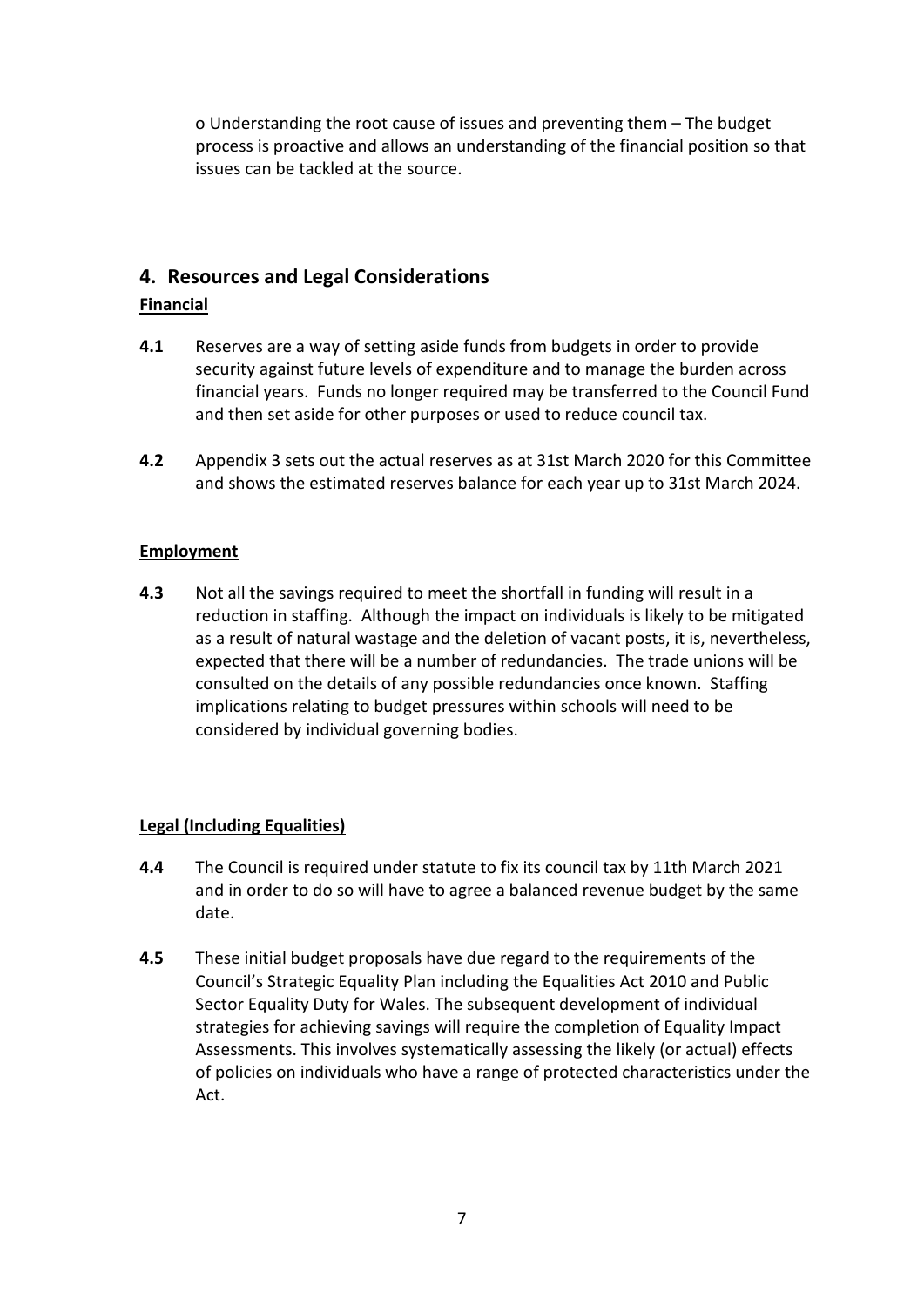# **5. Background Papers**

<span id="page-7-0"></span><u>.</u>

**5.1** Budget Strategy 2021/22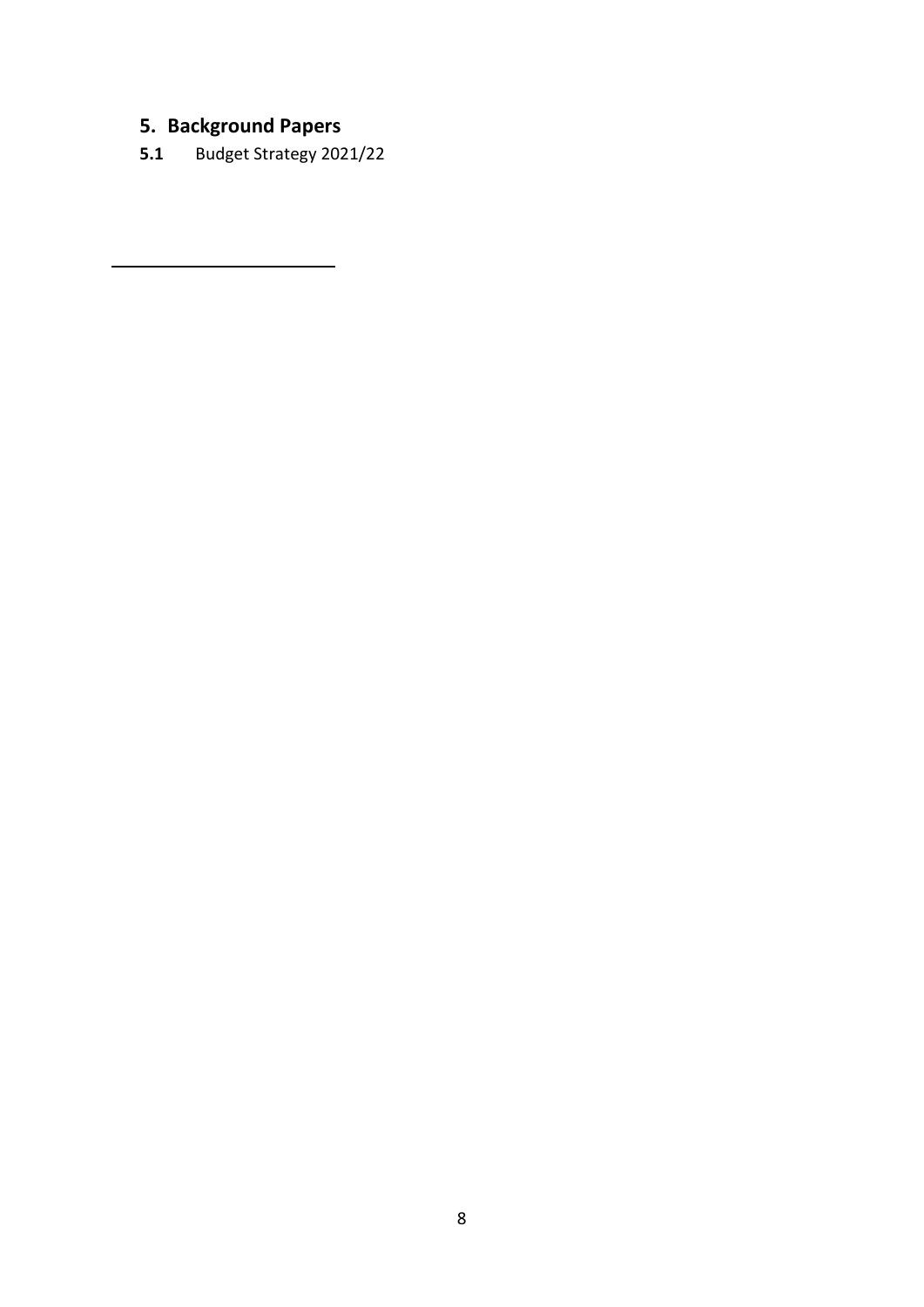- 1 **Domestic Abuse Assessment and Referral Community Safety** The Coordinator collates the daily Public Protection Notices completed by the Police in respect of low and me domestic abuse cases which are not deemed high enough risk to be referred to the Multi-Agency Risk Assessment Conference (MARAC). The Coordinator then ensures the vict person centre support and understands their future support options and is able to gain access to the correct services at the right time. As domestic abuse incidents have increase lockdown, it is important that this post continues to be funded until 2021/22 when a restructure of the Community Safety Team will be undertaken and continuation funding made
- 2 **CCTV** Budget previously removed as a saving however contract still in place with Bridgend. Current contract to be extended for 6 months from 1st April 2021. Funding is therefore 1 cover this period.

| <b>No. Description</b>                                                                                                                                                                                                                                                                                                                                                                                                                                                                                                                                                                                                                                                                                                                                                  | 2021/22          | 2022/23 | 2023/24 |
|-------------------------------------------------------------------------------------------------------------------------------------------------------------------------------------------------------------------------------------------------------------------------------------------------------------------------------------------------------------------------------------------------------------------------------------------------------------------------------------------------------------------------------------------------------------------------------------------------------------------------------------------------------------------------------------------------------------------------------------------------------------------------|------------------|---------|---------|
|                                                                                                                                                                                                                                                                                                                                                                                                                                                                                                                                                                                                                                                                                                                                                                         | £'000            | £'000   | £'000   |
| <b>General Fund Housing</b>                                                                                                                                                                                                                                                                                                                                                                                                                                                                                                                                                                                                                                                                                                                                             |                  |         |         |
| Domestic Abuse Assessment and Referral Community Safety - The Coordinator collates the daily Public Protection Notices completed by the Police in respect of low and medium risk<br>domestic abuse cases which are not deemed high enough risk to be referred to the Multi-Agency Risk Assessment Conference (MARAC). The Coordinator then ensures the victim is offered<br>person centre support and understands their future support options and is able to gain access to the correct services at the right time. As domestic abuse incidents have increased because of<br>lockdown, it is important that this post continues to be funded until 2021/22 when a restructure of the Community Safety Team will be undertaken and continuation funding made available. | 34               |         |         |
| 2 CCTV - Budget previously removed as a saving however contract still in place with Bridgend. Current contract to be extended for 6 months from 1st April 2021. Funding is therefore required to<br>cover this period.                                                                                                                                                                                                                                                                                                                                                                                                                                                                                                                                                  | 35I              | -35     |         |
| 3  Housing Benefit Overpayments. The migration of housing benefit claims to universal credit is impacting on the subsidy the Council receives on its overpayments. The loss of subsidy will<br>continue as more cases are transferred over to universal credit.                                                                                                                                                                                                                                                                                                                                                                                                                                                                                                         | 150 <sup>1</sup> | 50      | 50      |
| <b>COMMITTEE TOTAL</b>                                                                                                                                                                                                                                                                                                                                                                                                                                                                                                                                                                                                                                                                                                                                                  | <b>219</b>       |         | 50      |

**COMMITTEE TOTAL**

#### **APPENDIX 1**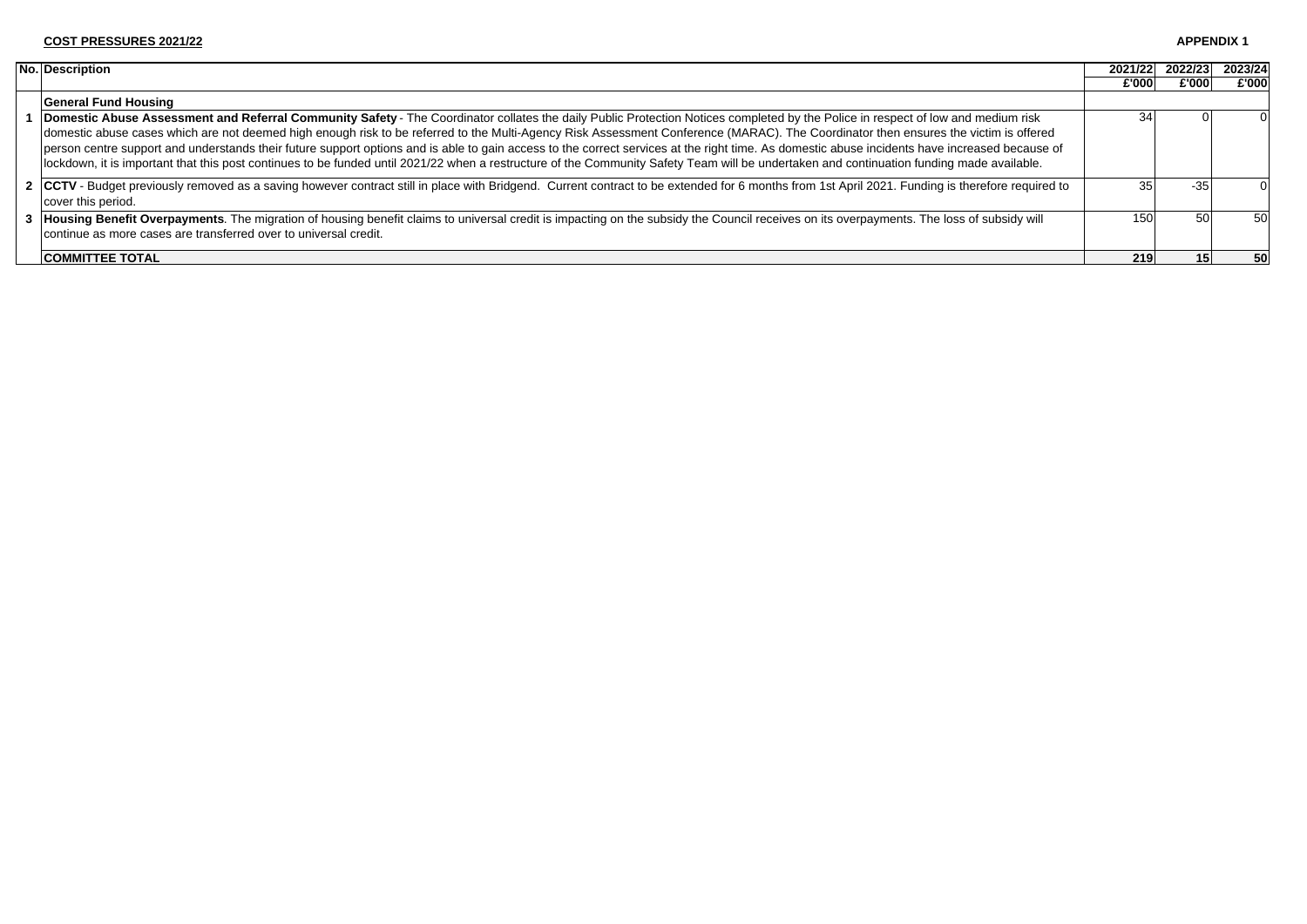|                            |               |               |               |                |                  |                 | <b>Savings</b>   | Cost             |
|----------------------------|---------------|---------------|---------------|----------------|------------------|-----------------|------------------|------------------|
|                            | Original      | <b>Asset</b>  | <b>Base</b>   | Rechgs/        | Pay              | <b>Base</b>     | <b>Applied</b>   | <b>Pressures</b> |
|                            | <b>Budget</b> | Rents/        | <b>Budget</b> | <b>Transfs</b> | <b>Inflation</b> | <b>Estimate</b> |                  |                  |
|                            | 2020/21       | <b>IAS 19</b> | 2020/21       |                |                  | 2021/22         |                  |                  |
|                            | £'000         | £'000         | £'000         | £'000          | £'000            | £'000           | £'000            | £'000            |
| Youth Offending Services   | 737           | (18)          | 719           | (14)           | 11               | 716             | 0                | $\mathbf 0$      |
| <b>Regulatory Services</b> | 1,894         | 20            | 1,914         | (103)          | 25               | 1,836           | $\boldsymbol{0}$ | 0                |
| Council Fund Housing       | 1,339         | (23)          | 1,316         | 55             | 22               | 1,393           | $\boldsymbol{0}$ | 69               |
| <b>Private Housing</b>     | 848           | 0             | 848           | (10)           | 8                | 846             | $\boldsymbol{0}$ | 150              |
| <b>TOTAL</b>               | 4,818         | (21)          | 4,797         | (72)           | 66               | 4,791           | 0                | 219              |
|                            |               |               |               |                |                  |                 |                  |                  |